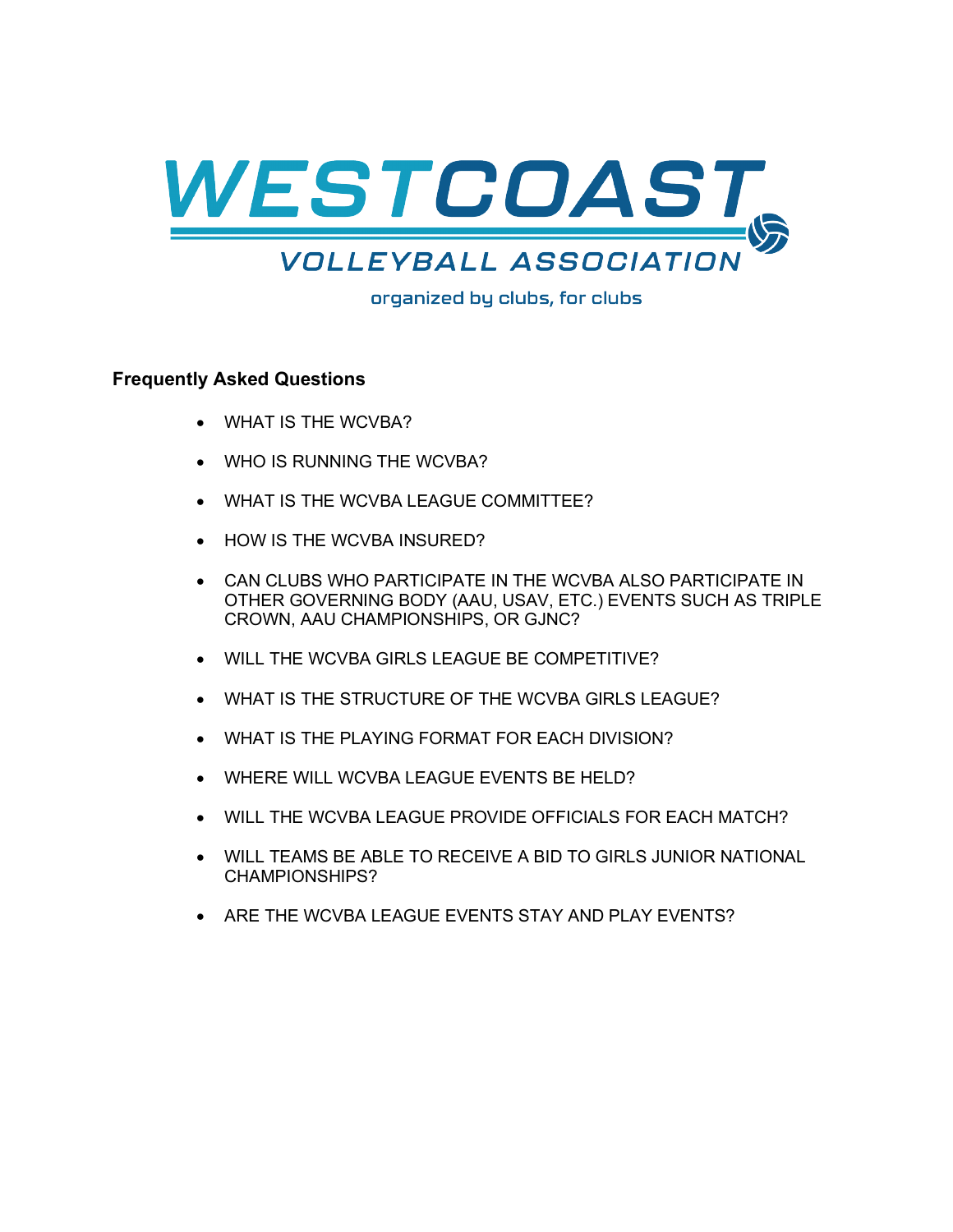# What is the WCVBA?

The West Coast Volleyball Association is a Junior Volleyball Association league formed by a collaboration of clubs in the Northern California and Northern Nevada areas. The goal of the WCVBA is to provide a high-quality, safe environment for clubs across our geographical regions to compete in. Our focus will be to create a healthy, competitive experience while paying particular attention to effective communication, transparency, quality facilities, paid officials, and competitive tournament formats. We are a member focused and member driven organization.

#### Who is running the WCVBA?

The WCVBA is managed by the Executive Director of the league and supported by 5 members of the Executive Committee. The Executive Committee is made up of the following individuals:

Executive Director- Matt McEvoy, *Owner/Director of SynergyForce VBC* Director of Communications- Jason Sterrett, *Owner/Director of Northern Nevada Juniors* Director of Competitions-Dustin Moore, *Director of City Beach Volleyball Club* Director of Compliance and Business Operations- Meg Herr, *Director of NorCal VBC* Director of Finance- Jim Ross, *Former Owner/Director of Xceleration Volleyball Club* Director of League Operations- Gabe Leal, *Partner of Omn1 Volleyball Club*

## What is the WCVBA League Committee?

Each club in the WCVBA is represented by an individual on the League Committee. The purpose of the League Committee is to share perspectives, offer feedback and provide direction to the Executive Committee. League Committee meetings are not open to the public.

#### How is the WCVBA insured?

The WCVBA is insured by the Junior Volleyball Association (JVA). They will provide all our insurance needs to compete within this league.

# Can clubs who participate in the WCVBA also participate in other governing body (AAU, USAV, etc.) events such as Triple Crown, AAU Championships, or GJNC?

Yes. The WCVBA encourages members of our league to grow the game of volleyball and we do not limit participation in other events. Clubs seeking to be members of JVA for the WCVBA League and a member of another organization (ie USAV/AAU) will need to know and uphold the policies and procedures of all organizations to maintain compliance with them all.

## Will the WCVBA Girls League be competitive?

Yes. Like-skill clubs, along with geographical location were major factors in determining the best clubs to invite into the Girls League for our first year. The clubs that have joined this new league have been some of the top clubs within the NCVA power league region. 2020-2021 clubs include City Beach, Encore, Empire, MVVC, NorCal, NNJ, OMN1 (formerly Rage Sac), Rage Westside, SF Elite, SynergyForce, Xceleration

#### What is the structure of the WCVBA Girls League?

The structure of the WCVBA Girls League has been used in other areas of the country with great success, although it is new to California. There will be 3 divisions: 15-18 Open, 13-16